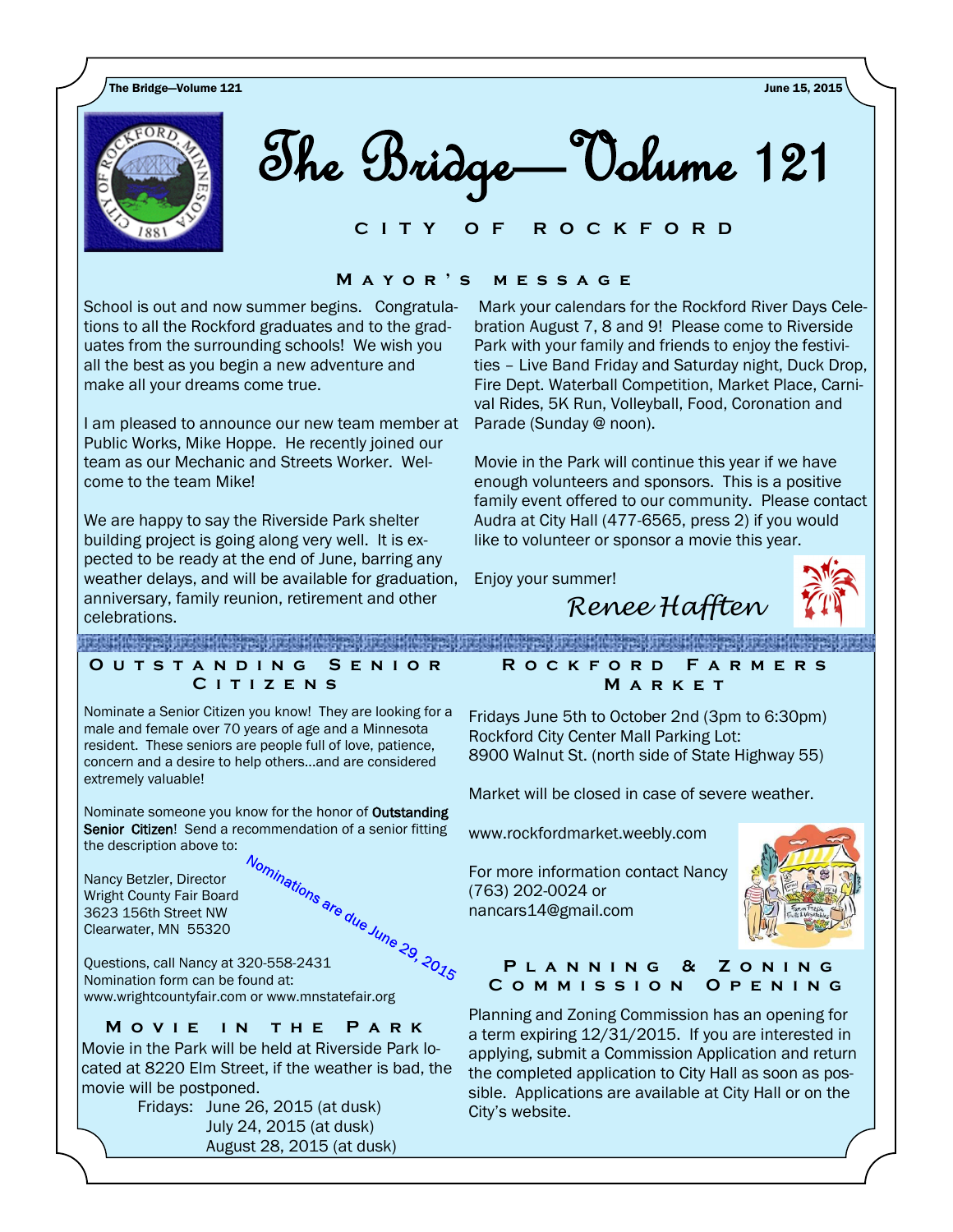#### **A d m i n i s t r a t o r ' s r e p o r t**

# Welcome to Summer!

There is a lot to look forward to in the City of Rockford these days. Summer time marks the beginning of several months of barbecues, enjoying the great outdoors and attending all the events that go with great weather. The Park Shelter is nearing completion and the city's parks are ready and waiting for fun in the sun.

The city's housing market has rebounded very well this year, with the twin cities real estate market hitting pending sale levels not seen since 2005. Here in Rockford, the city has doubled pending sales and closings

since this time last year. We also have had a lot of interest from different developers who consider Rockford a good place to build or locate their business.

Finally, the city's budgets ended well according to the 2014 Audit, and we are closely tracking our finances as we begin our budgeting process for 2016. The Water and Wastewater Utilities appear to be operating on track thus far, we will continue to monitor their performance throughout the summer.

Best wishes, and enjoy all the fun that summer time brings!

#### **R i v e r s i d e P a r k S h e l t e r U p d a t e**

The new Riverside Park Shelter is under construction. This project is expected to be finished by the end of June.



#### **R o c k f o r d S e n i o r C i t i z e n s**

The Rockford Seniors meet the 2nd Monday of each month at different locations. Attend and find out more information about activities or call Bonnie Pool (763) 477-4468. Membership is \$10 per year. Upcoming meetings:

> Monday, July 13th-Rockford Mall in Rockford Monday, August 10th-Delano Senior Center Monday, September 14th—Rockford Community Center

### **R o c k f o r d R i v e r D a y s A u g u s t 7 t h - 9 t h**

As summer quickly approaches this year many changes are happening at Riverside Park.

Most notably the new and improved shelter and picnic area. This new building will not only fulfill the needs of our residents but upgrades in power will improve the Rockford River Days celebration as well.

Speaking of the River Days celebration which occurs August 7,8,9th this year the Festival Committee is in need of people willing to help out by volunteering their time and effort to bring the best of what Rockford has to offer. We specifically need help this year with the Bean Bag tournament on Saturday and also help with the parade on Sunday.

I have been involved with this great celebration for more years than I care to remember but it would be great to get fresh ideas and volunteers to share the work load and make it easier for everyone involved.

Please consider becoming a part of a fun filled weekend. The River Days Festival meets every 3rd Tuesday at 6pm in suite 700 at the Rockford Mall. You can contact me @ [rickm@cityofrockford.org](mailto:rickm@cityofrockford.org) or call me @612- 875-1356

Thank You, "Rockford Rick Martinson"

2015 River Days Festival Coordinator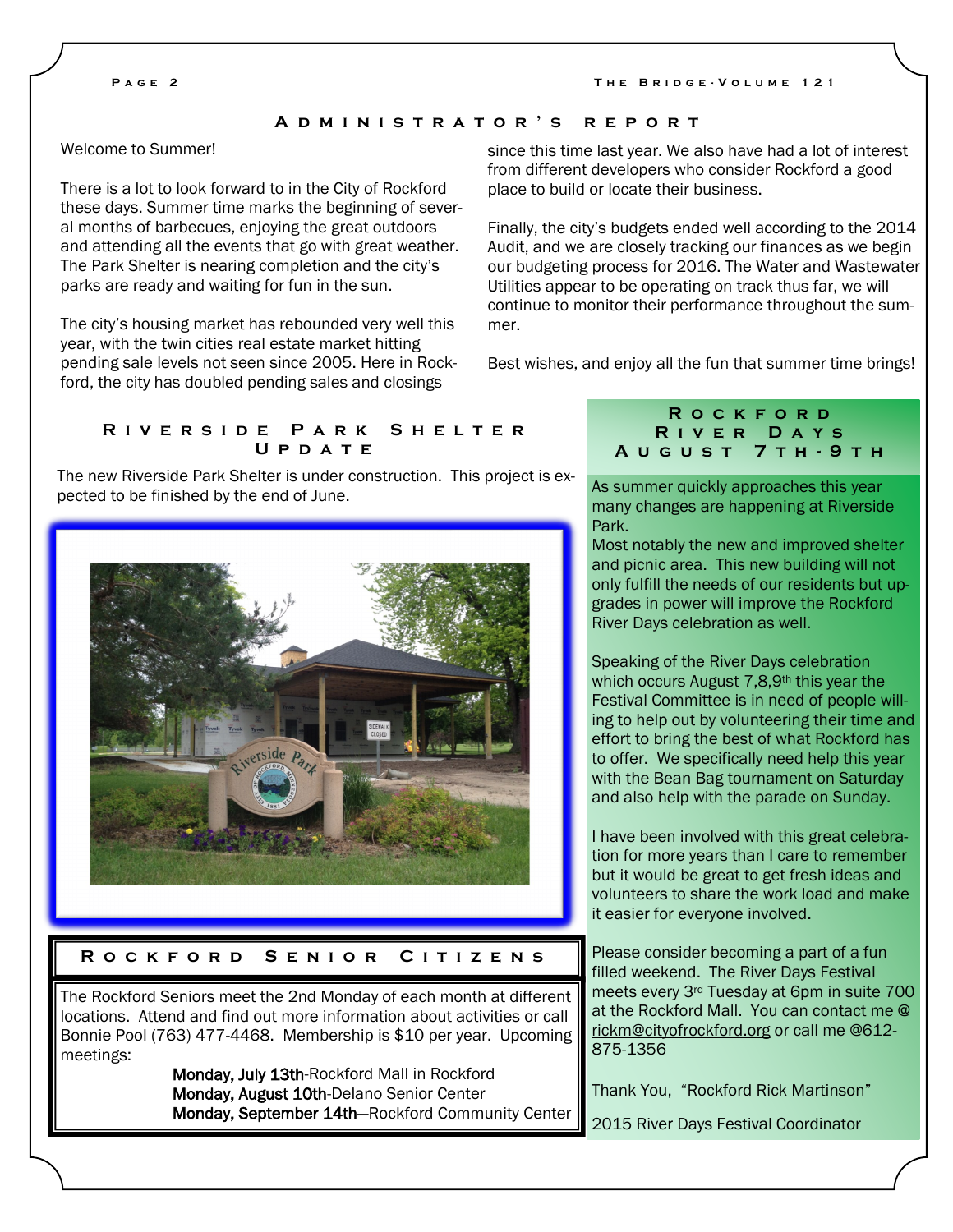## **S t o r k H o u s e**

The Ames-Florida-Stork House is located at: 8131 Bridge Street (763) 477-5383 Email: storkhouse@cityofrockford.org www.rockfordmnhistory.org

Open for tours: June to August: Tuesdays & Wednesday 10am-4pm, and Thursdays 10am-7pm OR by appointment. Note—office hours are subject to change. If you would like a tour or need to communicate with the Director, please call or email the address listed above.

The annual quilt raffle will take place during Rockford River Days celebration. This year the quilt is a Carpenter's Star pattern. The tickets are \$5 each and will be available in July at City Hall and other local businesses.

### **2 0 1 4 V o l u n t e e r o f t h e y e a r L o u A n n E b e r s p a c h e r**

The City Council received many nominations for the 2014 volunteer of the year. Those mentioned included: Perry Buffie*,* Steve Huston, Lou Ann Eberspacher and Mike Pedersen

On March 24th the City Council selected Lou Ann Eberspacher as the 2014 Volunteer of the Year for her community spirit with the Rockford Area Schools, Thousand Hearts Crow River Serve Day, RiverWorks Community and many other volunteer activities.

Thank you Lou Ann and all of the volunteers for their dedication to make Rockford a great community to live and work!



(Lou Ann pictured with Mayor Renee Hafften)

#### **S w i m m i n g P o o l s**

All swimming pools with a capacity of five thousand (5,000) gallons and a depth greater than thirty (30) inches requires a permit and a yearly inspection. Contact City Hall if you need to apply for a permit.

# **R o c k f o r d L i b r a r y**

Located at 8220 Cedar Street (763) 477-4216 For more information see their website: www.griver.org

*Summer Reading Program*—started June 8th (sign-up anytime during the summer) *1000 Books Before Kindergarten* ongoing program Summer Reading

*Book Club* —Mondays 6/15, 7/27, and 8/24 2-3pm *Writers Group*—Wednesdays 6/17, 7/15,& 8/19 1-2pm *Battle of the Books*—Thursday August 6th 4-5pm Many more events, check with the library!

### **T a l l G r a s s & N o x i o u s W e e d s**

The city has an ordinance regulating the height of grass. The ordinances states that grass shall not exceed 12" and all noxious weeds and other rank growths of vegetation upon public or private property must be removed.

Typically 5 days are given for tall grass and less if there are noxious weeds.

Thank you for your cooperation and taking pride in the city!

# **D o g l i c e n s e s**

The City of Rockford licenses dogs for a 2 year period. The current licenses expire June 30, 2016. You must apply for your new license at city hall between the hours of 8- 4:30 p.m. A certificate that the dog has been vaccinated for rabies is required.

Fee's for licenses are:

Spade/Neutered \$12

Other \$18

A kennel permit is required to have three dogs.

**R e n t a l D w e l l i n g L i c e n s e**

If you are renting a residential property within the City of Rockford you are required by city code to have the property licensed.

If you already have an existing Rental Dwelling License it is time to renew it for 2015/2016. The City Council has established a fee for rental property licenses. Stop by City Hall or go on-line to obtain the license application. All applications need to be submitted to City Hall no later than June 29, 2015.

#### **L a w n S p r i n k l e r s**

Residents installing a lawn sprinkler system need to apply for a building permit before installation. A site plan with the proposed placement needs to be submitted with the permit and fee. The permit fee is \$55.00.